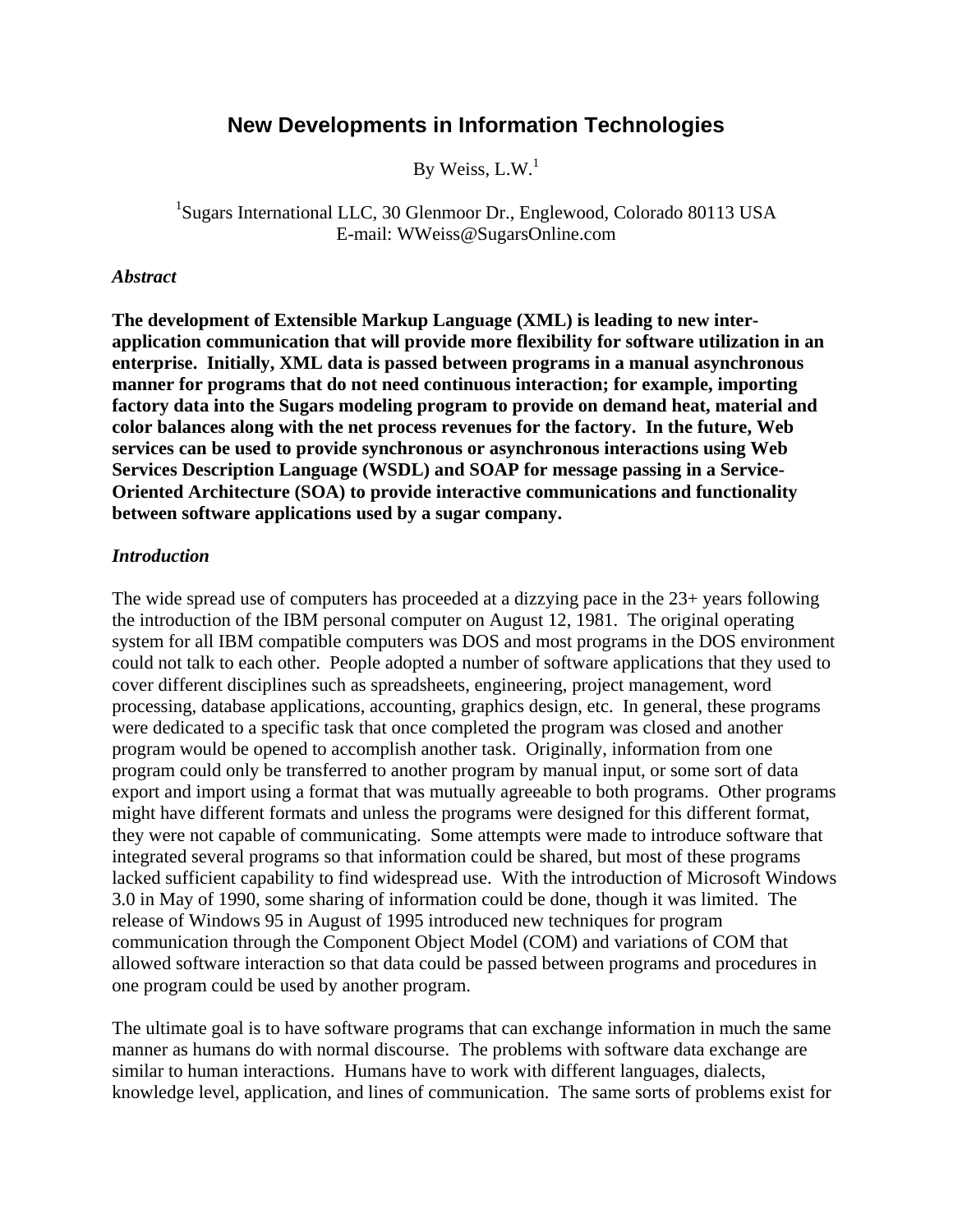software. However, new developments in the exchange of data are occurring that may finally resolve some of these difficulties. The basis of these new developments is a method for sharing information between programs that is called Extensible Markup Language (XML). It is similar to HyperText Markup Language (HTML) for designing Web pages, but it is more versatile. Programs can now be designed with an interface called a Web Service that uses XML to communicate with each other. The communication uses another XML technology called SOAP to transfer XML information between programs. Finally, the combination of these technologies into a system of different programs that exchange information and procedures is done with a Service-Oriented Architecture (SOA) that enables distributed computing. This paper gives a brief discussion of these technologies.

# *Extensible Markup Language (XML)*

XML is a language that defines knowledge, data and metadata about applications. The structure of an XML file is composed of *elements*, *attributes* and *values* such that data can be handled in different ways by different programs. XML is more flexible than HTML because the elements, attributes and values are not predefined; instead, they can be defined to be anything. HTML is used mostly for presentation, such as with Web pages; whereas, XML separates the content from the presentation, and it can be used for data exchange. Further information about XML can be obtained from the web sites:<http://www.w3.org/xml> and [http://www.w3schools.com/xml.](http://www.w3schools.com/xml)

An XML file is not difficult to read and its basic concept is not complicated. For example, the portion of an XML file defining a temperature of a flow stream could be written as follows.

 <Property Name="Temperature"> <Value>93.4</Value> </Property>

In this small example, the element is "Property", the attribute is "Name" with a value of "Temperature" and the "Value" is, of course, 93.4.

Elements can be nested such that the property in the above example could be tied to a flow stream or equipment (e.g., vacuum pan); hence, the XML file to define temperature and dry substance values for the massecuite leaving a pan might look as follows.

```
 <Station> 
   <Equipment>Pan2060</Equipment> 
   <Property Name="Temperature"> 
       <Value>78.0</Value> 
   </Property> 
   <Property Name="DrySubstance"> 
       <Value>93.0</Value 
   </Property> 
</Station>
```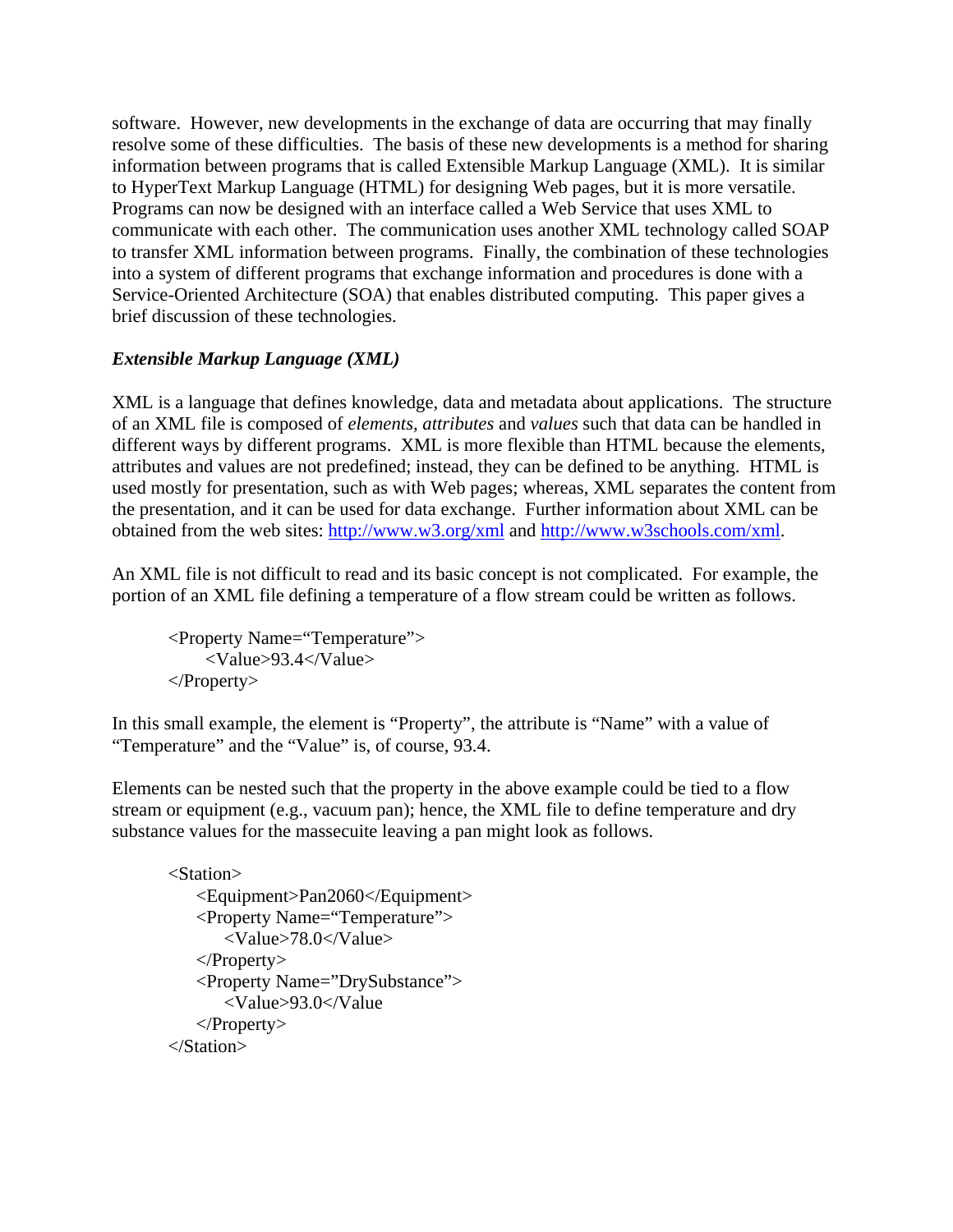A complete XML file for passing data between programs contains other information about the file and a reference to a *schema* that is used to validate the file. The schema is an XML file that uses the Extensible Schema Definition (XSD) syntax (see <http://www.w3.org/XML/Schema>). It defines the namespace for the names of elements and attributes allowed in the XML file. For example, the namespace for the above XML example would include the elements named Station, Equipment, Property and Value and the Name attribute. But, if the XML file contained "Field" as an element, it would not be allowed unless it was added to the namespace.

Schemas define the structure of the XML data and verify the correctness of the names used for elements and attributes and the data types used for the values. The data type for the Value element for temperature and dry substance in the above example would be limited in the schema to be a real number or "float" type. As shown in the example, the XML data file for the temperature and dry substance values only contain content; that is, it does not contain the method for presenting the content (for example, the font used on a Web page, or within a document, or where it should be placed). Instead, an Extensible Stylesheet Language (XSL) or Extensible Stylesheet Language Transformation (XSLT) is used for doing the presentation. XSLT can transform XML into HTML for display in a browser; format it using the data value (for example, bold text and/or color if the value has a special meaning); sort it; prepare it for display on a monitor; transform it to audio; or, transform it for other methods of presentation.

Microsoft Office 2003 is an application that has many new features for transferring XML information between different Office applications and for editing XML files. Word 2003, for example, can display and edit XML documents while checking the document against the schema. In fact, Office 2003 was one of the first major applications to make full use of XML. Documents can be created as XML documents on non-Windows platforms and then loaded directly into Office 2003 applications. And, conversely, Word 2003 and Excel 2003 can save documents in XML for loading into other programs.

Importing data to and exporting data from a program can be done manually in an event driven or on demand asynchronous mode. That is, data in XML format can be exported from one program to a file that is then read by another program and imported into that program for processing. The program importing the XML data will process the imported file, parse out the data from the file and then employ the imported data by using program code designed specifically for the application. This is the method used by the new Advanced Monitoring System (AMS) add-on feature of Sugars™ as shown in Figure 1 below<sup>1</sup>.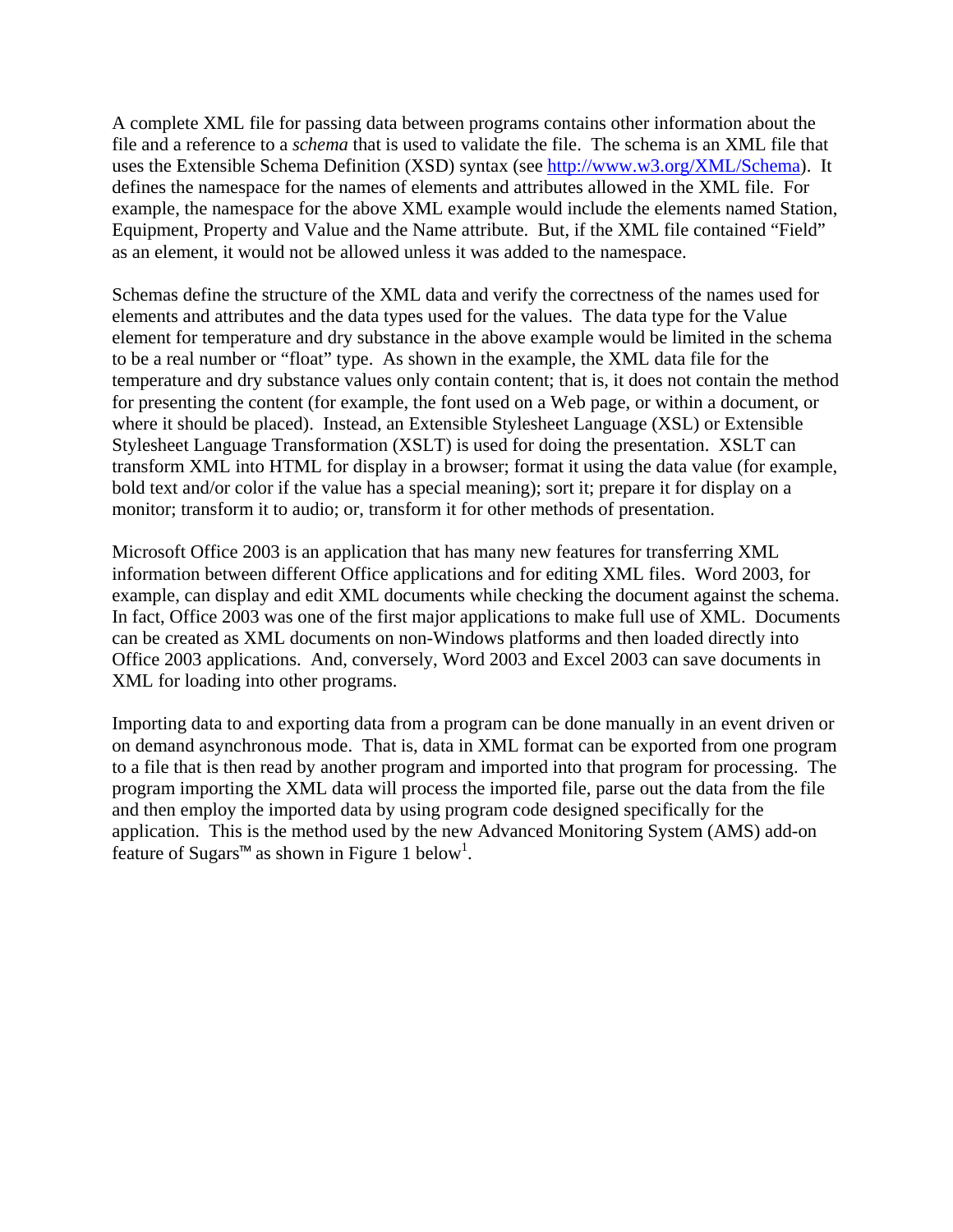| Advanced Monitoring System                                    |  |
|---------------------------------------------------------------|--|
| Import                                                        |  |
| File: C:\Program Files\Sugars\AMS\CaneMilling.xml<br>$\cdots$ |  |
| Tolerance: $\boxed{10.0}$ %                                   |  |
| Import Data                                                   |  |
| Import Status:                                                |  |
|                                                               |  |
| $\langle$                                                     |  |
| Comparison<br>Error Report<br>Report                          |  |
| Help<br>Exit                                                  |  |

**Figure 1. XML data file import screen.** 

Data from the data acquisition system is saved in an XML file (e.g., "CaneMilling.xml") and these data are imported into a Sugars model of the factory using the window shown in Figure 1. The data are filtered for a tolerance allowance (10.0% as shown) and any errors that occur during the import are given on an Error Report by clicking on the Error Report button. The Comparison Report shows the old values with the new imported values and the change in the value as a percentage. Also, data from the data historian can be sequenced such that it coincides with the movement of material through the factory. Because the import is XML data, any data acquisition or management information system that can export data into a properly structured XML file can be used to update the data in a Sugars model. That is, the data import feature for the Advanced Monitoring System is not tied to any particular data gathering system.

Once the data is imported, it can be displayed on the flow diagram of the model as shown in figure 2 below.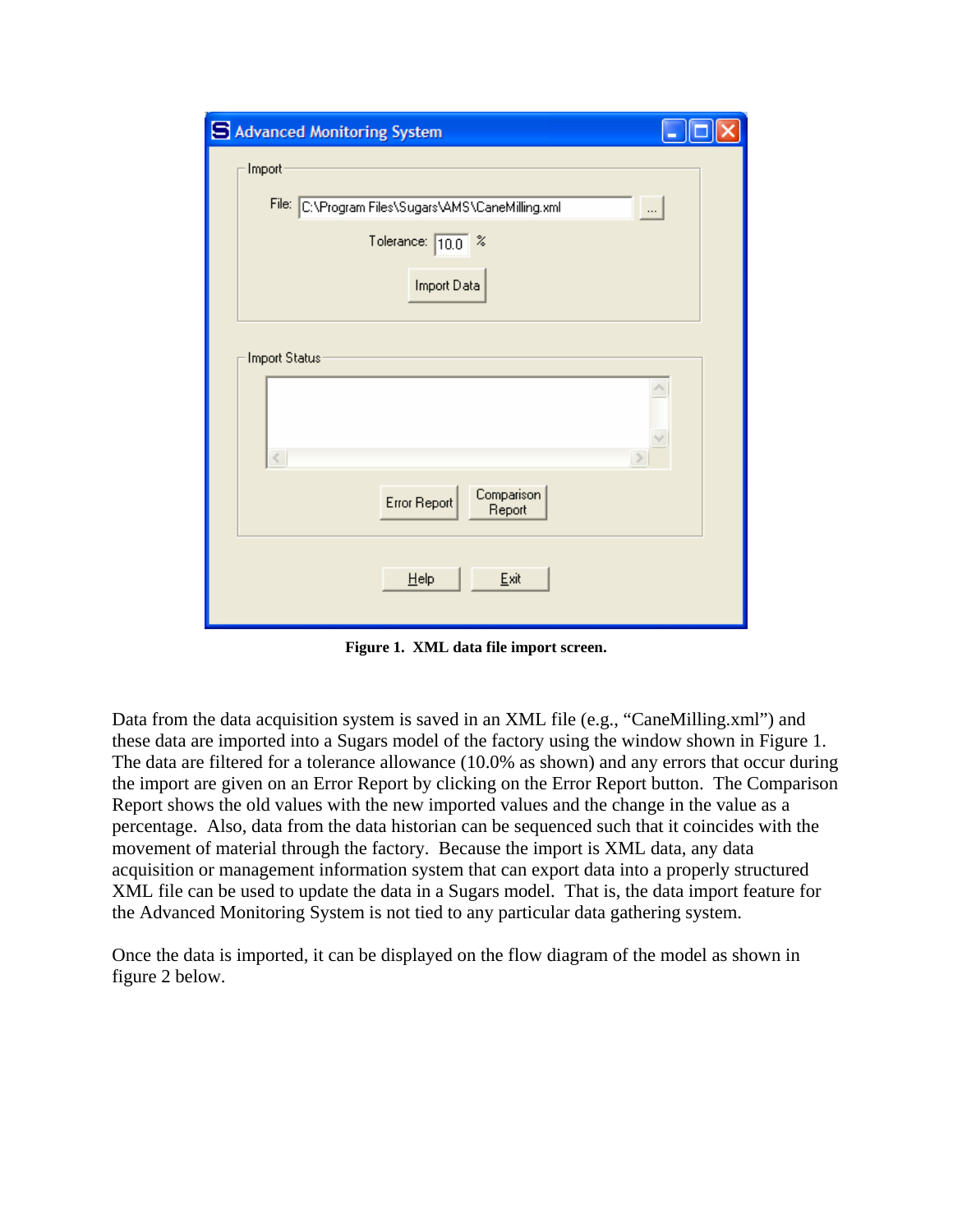

**Figure 2. Flow diagram showing imported and calculated data.** 

The Sugars program then uses the newly imported values to rebalance the model and give the heat, material and color balances, along with the net process revenues. Details about all of the flow streams and the overall performance are also provided by the balance. This provides information by inference about flow streams that are not measured. In the current implementation of the AMS, a reply is not given from the modeling program back to the data acquisition or management information system; however, future development can add this feature such that the management information system could send data to the modeling program and receive replies. Replies from the modeling software could contain information for optimization of the process; or, equipment that needs adjustment, repair (e.g., centrifugal screen replacement), or cleaning (e.g., scale removal). Development of this feature will use a Web service interface with messages between the programs using SOAP.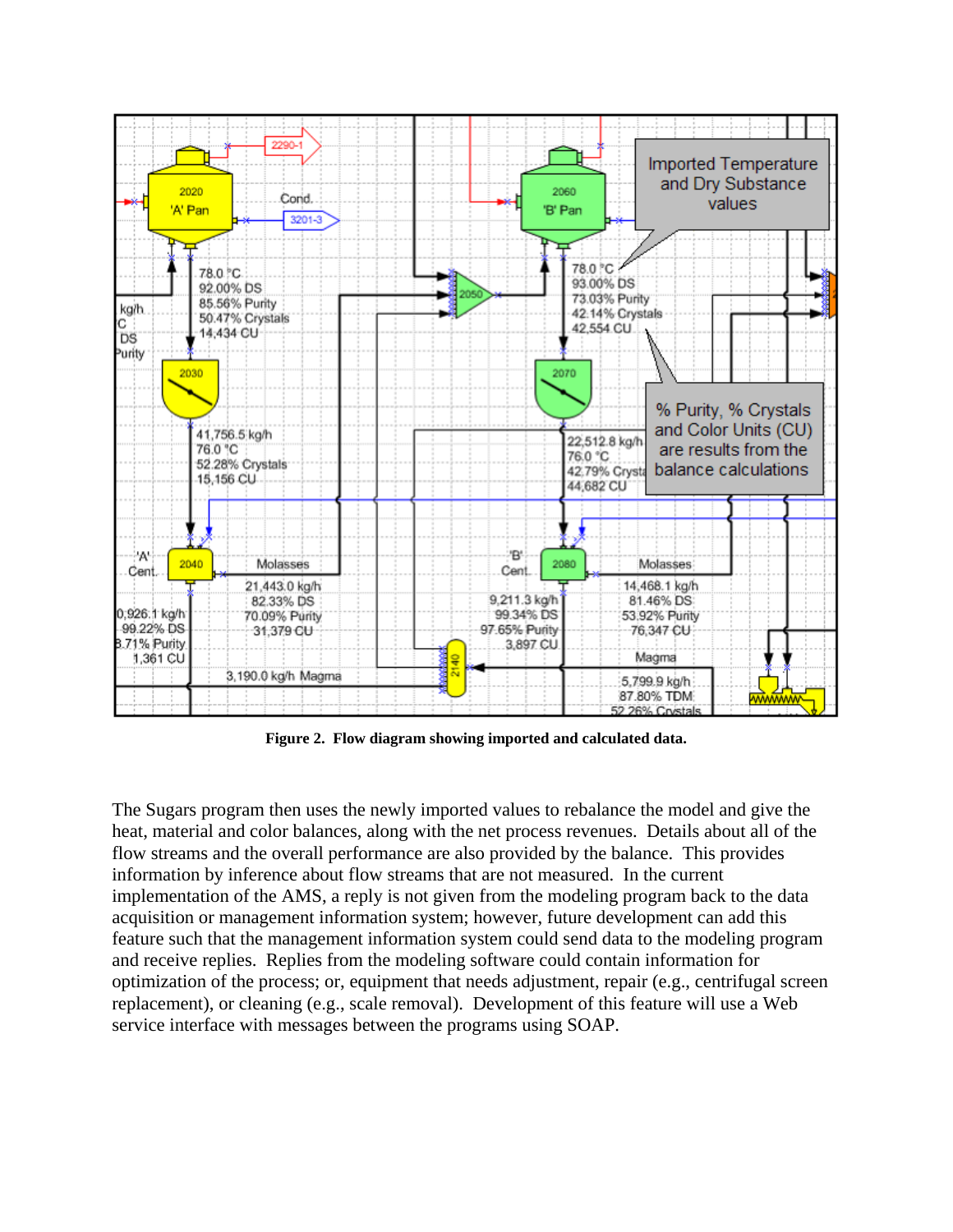### *Web Services and SOAP*

Web services provide interfaces to programs to enable them to accept data and return data to sending programs if a response is requested. They can connect programs running on any platform by using industry standard communication protocols. The data is usually in XML format; however, Web services can also use data in other formats. Normally, one application converts data into XML in the form of a message and sends a request to another Web service on the network (local or internet) or another application on the same machine. The application will receive a reply as XML data if it requests a reply. Web services define the data, how to process the data and how the data is moved into and out of the software application that it serves. The software application can be written in any language; hence, Web services are not limited to certain types of applications. This results in "seamless computing" to create a fluid flow of information between applications, devices and businesses.<sup>2</sup>

The complete deployment of Web services requires the use of SOAP for communications and Universal Description, Discovery, and Integration (UDDI) for locating services on the internet if services are to be used across the internet and they are needed from other external applications (see the web site [www.uddi.org\)](http://www.uddi.org/). The characteristics of a Web service for an application are defined in a Web Services Description Language (WSDL) schema. WSDL is an XML document that provides a framework for describing the data that is passed in messages and how it is encoded and decoded to and from virtually any application. It allows programs from different platforms to understand their protocol requirements with very little or no user involvement.



**Figure 3. Web services specifications relationship.** 

Figure 3 shows the relationship between the various specifications that are used for Web services<sup>3</sup>. XML is the foundation for each of the specifications, and SOAP is the glue that ties them together. SOAP was originally an acronym for Simple Object Access Protocol, but as of the SOAP specification 1.2, it no longer stands for anything other than a generalized XML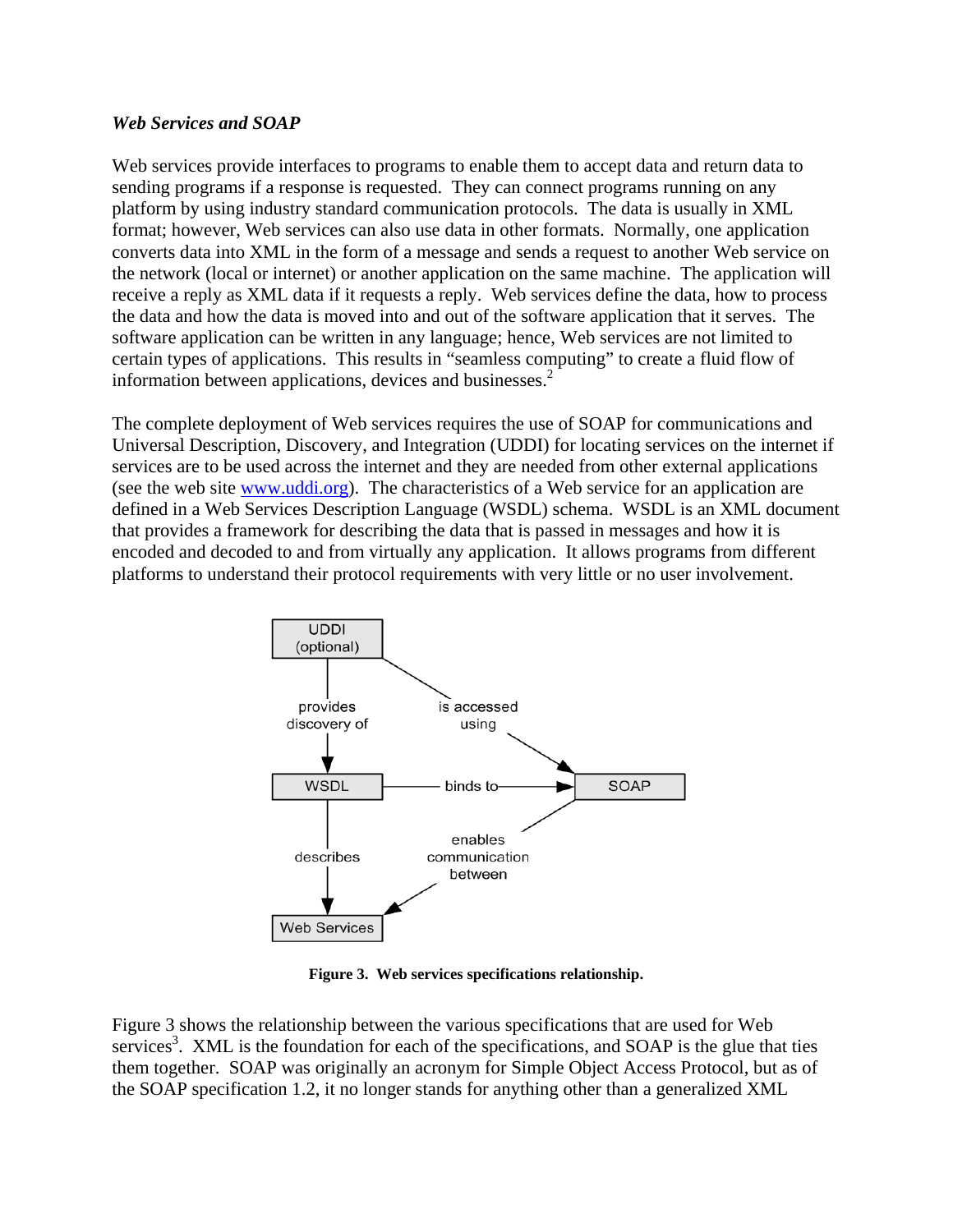messaging framework over various protocols for use between applications. A SOAP message has three major parts: envelope, header (optional) and body. The envelope marks the start and end of the message. The header can contain one or more blocks with context information about the message or the services for the message. The body contains the message itself $4$ . Further information about SOAP is available on the web site: [http://www.w3.org](http://www.w3.org/).

Interoperability between applications using XML, Web services (WSDL) and SOAP is still evolving, but the Web Services Interoperability Organization ([http://www.ws-i.org\)](http://www.ws-i.org/) has recently released the WS-I Basic Profile 1.1 that delivers a set of rules that can be followed by vendors to ensure interoperability is built into their software<sup>5</sup>.

### *Service-Oriented Architecture (SOA)*

A Service-Oriented Architecture is a method of architecting applications such that they interact with each other using services. Services are interactions which have the following characteristics: (1) they allow the applications to be autonomous from each other, (2) their boundaries are explicitly defined by a schema, and (3) their use is defined by a policy. Because they are autonomous, the individual applications can change without requiring another application to change. The only description needed to implement the service in different applications is given in the WSDL schema. All information about the availability, security, interaction, and communication are defined through an XML policy; and hence, the services can be negotiated automatically by the applications involved in the transfer of data and functionality.

The architecture involves designing which services are provided by which applications and when and how they are available. Any application can expose a service and they can reside anywhere on the network. Each service is listed in either a public or private registry so that it can be located by the other services. Some services would be accessed over the internet; for example, commodity pricing. Others would only be used internally to provide information specific to the needs of the enterprise. The SOA would be designed to access the necessary services from the appropriate applications to provide the operation with the required functionality.

As an example, consider a sugar factory process data acquisition system supplying a modeling program with current data and the modeling program providing the management information system with complete information regarding energy usage (heat balance), overall factory efficiency, sucrose losses, net process revenues from updated products pricing using a Web service in the sales department software, and information transferred back and forward between the factory maintenance program and the modeling program. Knowledge from each of these programs could be shared with other programs to provide information for optimizing the process (energy consumption, other consumables and product yield), control the maintenance of equipment and instrumentation, while maximizing revenues. All of this would be done on an open system that is interconnected using XML, Web services and SOAP.